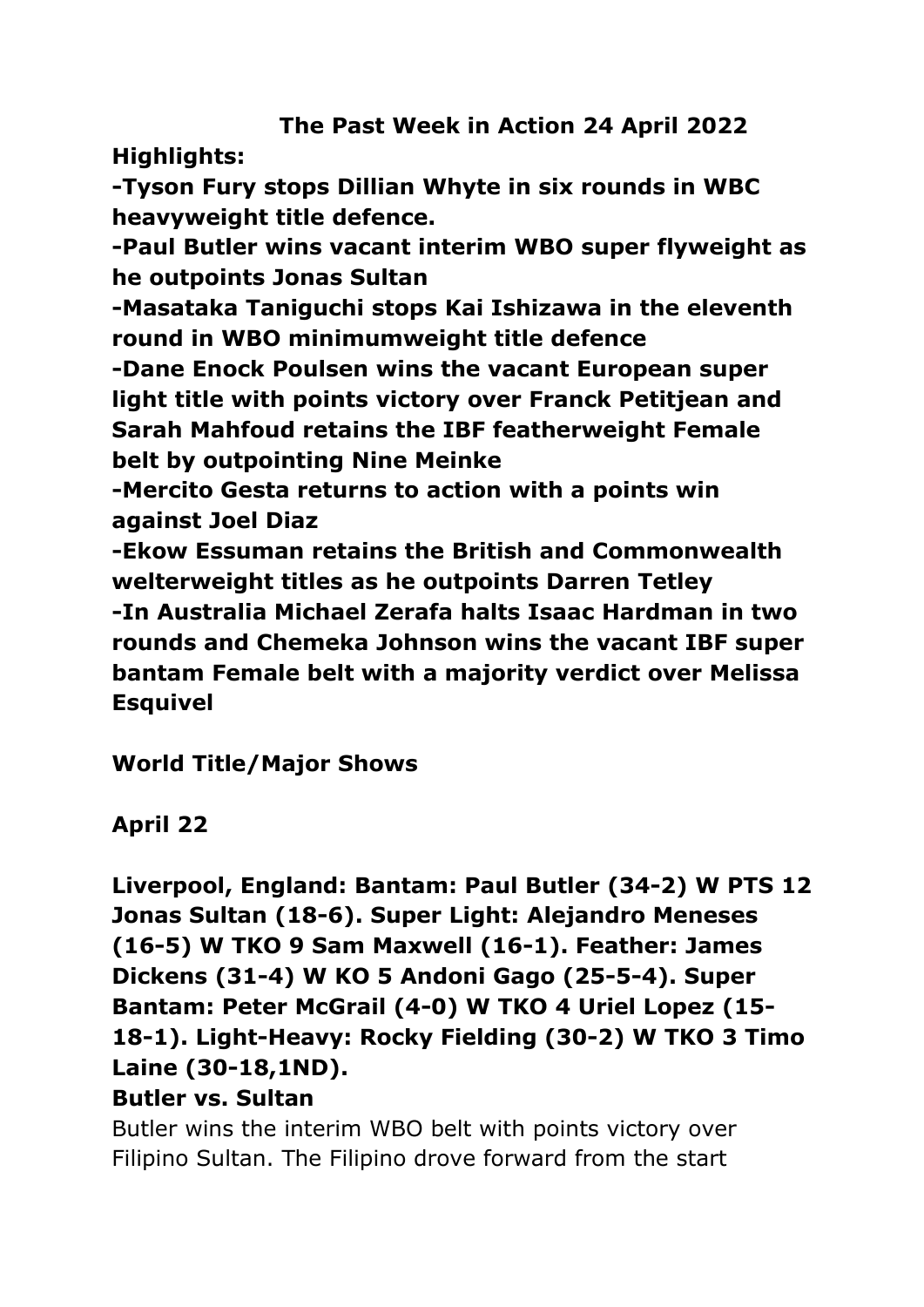lunging out throwing plenty of punches but having trouble pinning Butler down. Sultan continued his frenzied attacks in the second and had some success when he could pin Butler against the ropes but Butler was countering well. Sultan continued the pressure in the third with Butler choosing to stand and trade more. The speed and accuracy of Butlers work began to give him the edge from the fourth and he was putting together some sharp combinations in the fifth with Sultan lunging wildly. By the sixth bursts of punches from Butler were driving Sultan onto the back foot. The seventh was closer but Butler with his better accuracy was outscoring Sultan. Butler went back to boxing in the eighth with Sultan chasing and landing enough to make it a close round. The pace of the fight was frenetic and they traded punches through the ninth which Sultan might have edged but Butler took the tenth and eleventh as they stood and exchanged punches with Butler throwing combinations and Sultan single big shots. Butler took no chances and boxed his way through the last. Scores 118- 110, 117-111, 116-112 which whilst right as Butler won clearly were a little harsh on Sultan. The Filipino was a substitute for title holder John Riel Casimero who has been withdrawn from the fight after being seen using a sauna as he struggled to make weight. Hopefully he and Butler will now meet each other. Sultan had outpointed Casimero in 2017 but lost to Jerwin Ancajas for the IBF title and to South African Athenkosi Dumezweni.

#### **Meneses vs. Maxwell**

A power punching show from the unfancied Meneses as he stops Maxwell in nine rounds to win the vacant IBO title. There was nothing in Meneses record, which was almost entirely made up of six and eight round fights against very modest opposition to think he would win here. However the danger signs appeared early as he rocked Maxwell with rights in the first. Maxwell managed to shrug that off and boxed well over the second and third but with Meneses again looking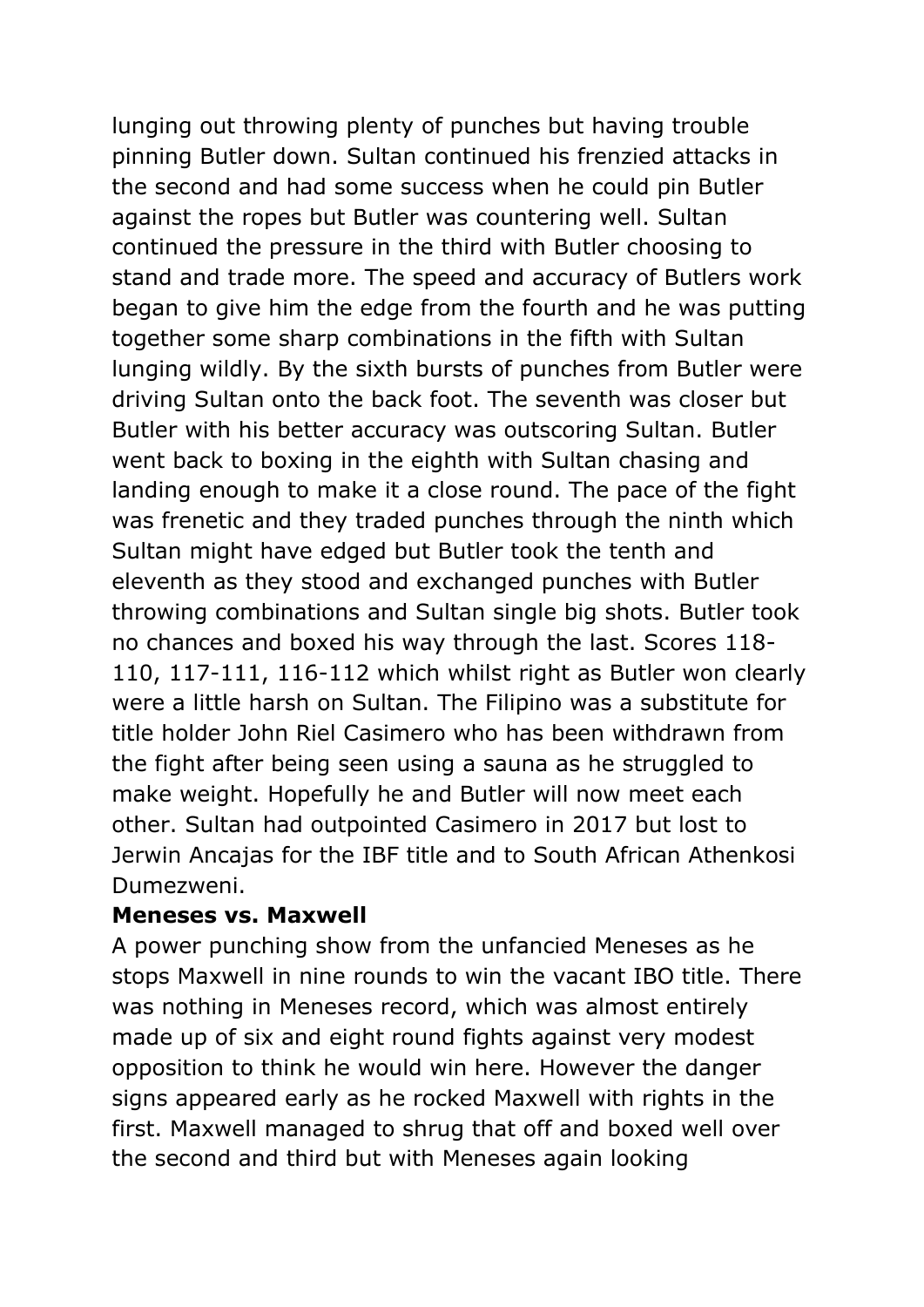threatening with rights in an entertaining scrap. Maxwell started the fourth well but then it turned into a big round for Meneses as he dropped Maxwell with a right to the side of the head. Maxwell got up and was banging back at the bell. Maxwell boxed well over the fifth and sixth working behind his jab and looking to adjust his guard against Meneses but was rocked again by a left hook in the seventh and a right in the eighth. Each time Maxwell had been hurt he had fought back and taken control but in the ninth he was caught by a counter right. He seemed to shake of the effects but then another bright floored him. He was up at five but Meneses drove him to the ropes and was bombarding him with punches as the referee came in to stop the fight. A big upset as Meneses was a handpicked opponent and was just big and strong with nothing like the skill set possessed by Maxwell but those right hands cancelled out Maxwell's skills. Meneses is unlikely to hold the title for long but Maxwell will have a considerable rebuilding task ahead of him.

#### **Dickens vs. Gago**

Dickens easily handles Gago before putting him down and out in the fifth. Dickens was in the groove quickly stabbing home right jabs and hooks to the body. Gago was slow and ponderous and overreaching himself leaving himself open to straight left counters. It was more of the same in the second with Dickens able to score consistently with his jab and hefty left hooks and easily evade Gago's lunging attacks. Gago was down in the third. He was dazed in a clash of heads and went down from that rather than any punch. He beat the count and made to the bell. They clashed heads again in the fourth and Dickens was cut over his right eye but he piled on the punches banging home left hooks and straight lefts. Late in the fifth as Gago tried to move inside Dickens met him with a left uppercut that sent him down and he was counted trying to get up. A not too demanding outing for Dickens in his first fight since losing on an eleventh round retirement against Kid Galahad for the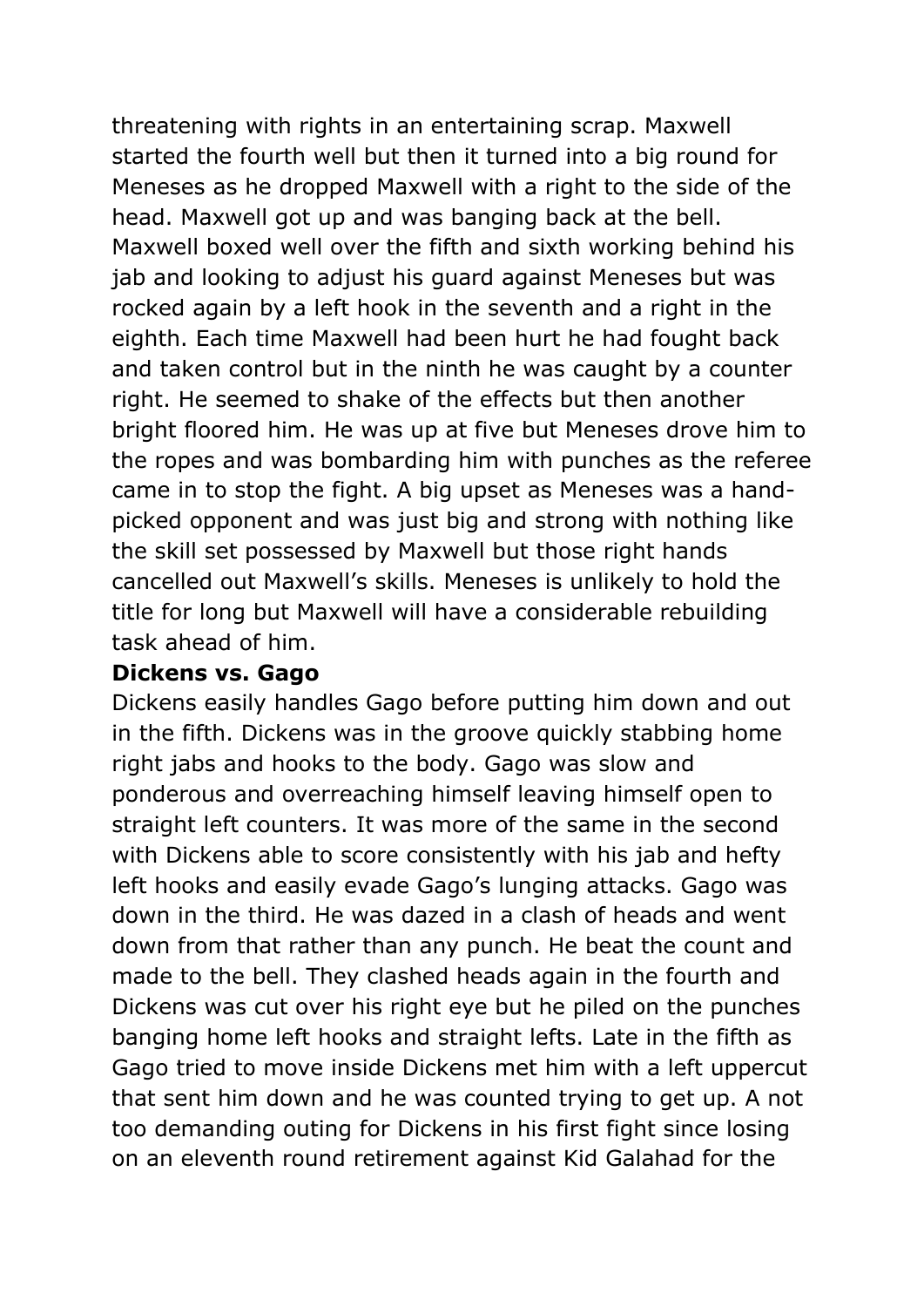vacant IBF title in August. Former European champion Gago was a disappointment looking slow and crude.

## **McGrail vs. Lopez**

Exhibition stuff from McGrail as he boxes rings around Lopez before stopping him in the fourth. McGrail was just too quick for the limited Lopez. He was finding the target in the first with right jabs and straight lefts. The second was painful for Lopez as every time he threw a jab McGrail countered him with a straight left and Lopez was staggered a number of times. McGrail's hand speed and movement were too much for Lopez and he was shaken again by lefts in the third. Lopez dropped to his knees under a battery of punches in the fourth and although he was up at eight the referee rightly stopped the one-sided fight. Another dazzling display from the former star of Team GB. Nine consecutive defeats for poor Lopez.

## **Fielding vs. Laine**

Fielding crushes Laine. The Finn was busy at the start of the opening round but Fielding's powerful jabs soon had him backing up and Fielding landed heavily to the body late in the round. There was more punishment for Laine in the second and in the third with Laine under fire from a series of head punches the referee stepped in to save Laine. The former holder of the WBA secondary super middleweight belt gets his third win since being stopped in three rounds by Saul Alvarez in a WBA title fight in 2018. Fifth inside the distance defeat for Laine.

# **Tokyo, Japan: Minimum: Masataka Taniguchi (16-3) W TKO 11 Kai Ishizawa (10-2).**

Taniguchi makes a successful defence of the WBO belt with late stoppage of Ishizawa. Taniguchi made a confident start he was busier than Ishizawa finding gaps for his right jab and getting through with clubbing lefts. Ishizawa managed to connect with right hand leads in the third but Taniguchi boxed cleverly from distance in the fourth. Taniguchi's superior skills were just too much for Ishizawa and Taniguchi began to systematically break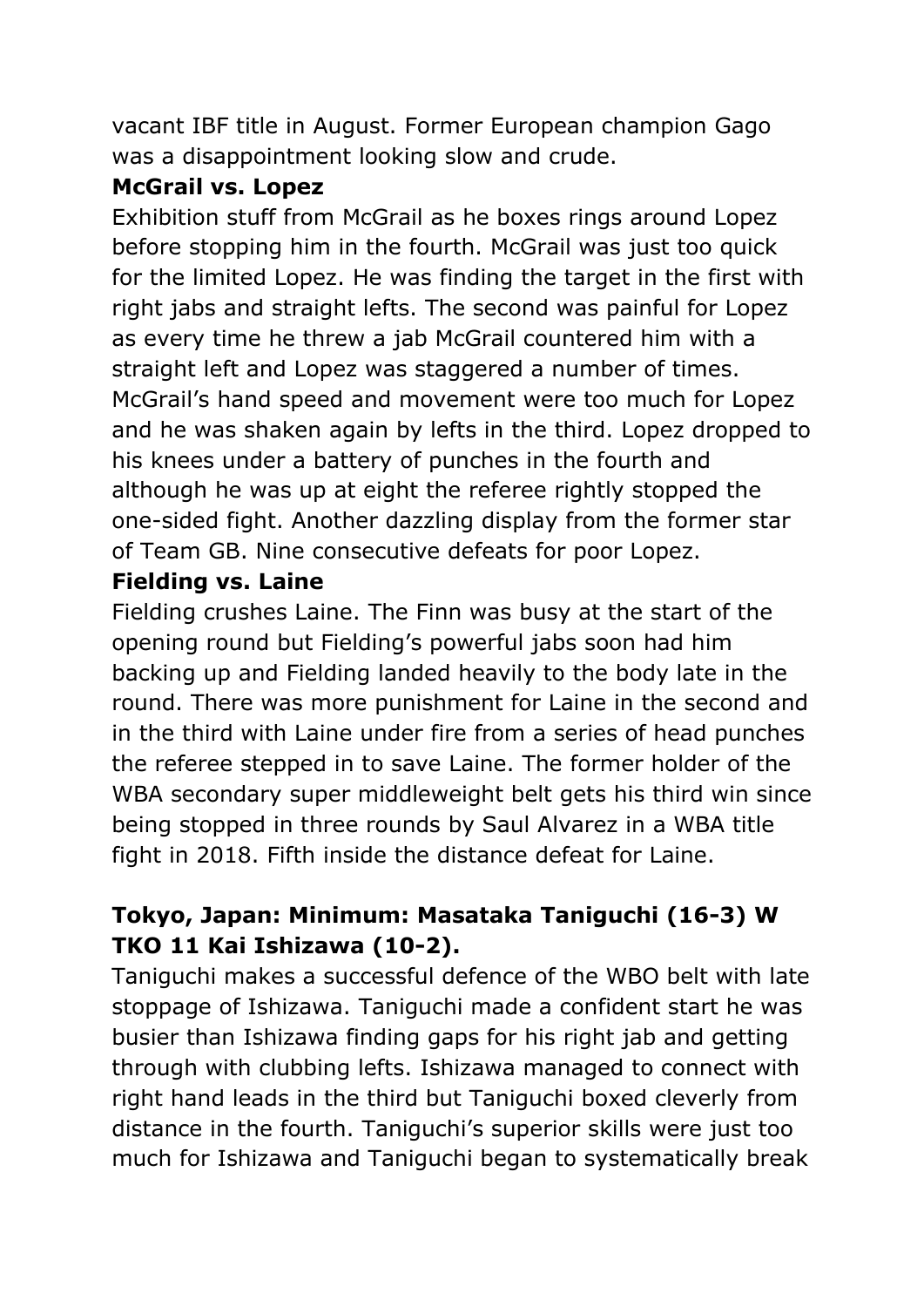the challenger down. Ishizawa was rocked by uppercuts in the eighth and ninth. He fought back hard but Taniguchi continually changed angles and pierced Ishizawa's guard with lefts in a masterly display of boxing. Taniguchi landed heavily to head and body in the tenth but a gutsy Ishizawa kept walking forward until a left in the eleventh caused him to stagger back and the referee made a timely stoppage. First defence for southpaw Taniguchi and his eleventh win by KO/TKO. Taniguchi had decisioned Ishizawa over eight rounds back in 2019. Ishizawa was a disgraceful 5lbs overweight. Taniguchi initially refused to go ahead with the fight but finally agreed but of course he was giving away quite a bit in weight and Ishizawa could not win the title if he won the fight.

# **April 23**

**London, England: Heavy: Tyson Fury (32-0-1) W TKO 6 Dillian Whyte (28-3). Feather: Nick Ball (15-0) TKO 6 Isaac Lowe (21-2-3). Welter: Ekow Essuman (17-0) W PTS 12 Darren Tetley ( 21-3). Heavy: David Adeleye (9- 0) W TKO 4 Chris Healey (9-9). Light Heavy: Tommy Fury (8-0) W PTS 6 Daniel Bocianski (10-2).**

# **Fury vs. Whyte**

Fury retains the WBC title with crushing sixth round stoppage of Whyte.

# **Round 1**

Whyte came out using a southpaw stance. Fury circled the ring poking out jabs. Whyte's problem was obvious as at 6'4" to 6'9" and a 78" reach to an 85" he had to get inside but was not quick enough to cut off the ring. Fury chose his moment and slotted straight rights through Whyte's guard with Whyte coming up short apart from a couple of useful body punches.

#### **Score: 10-9 Fury Round 2**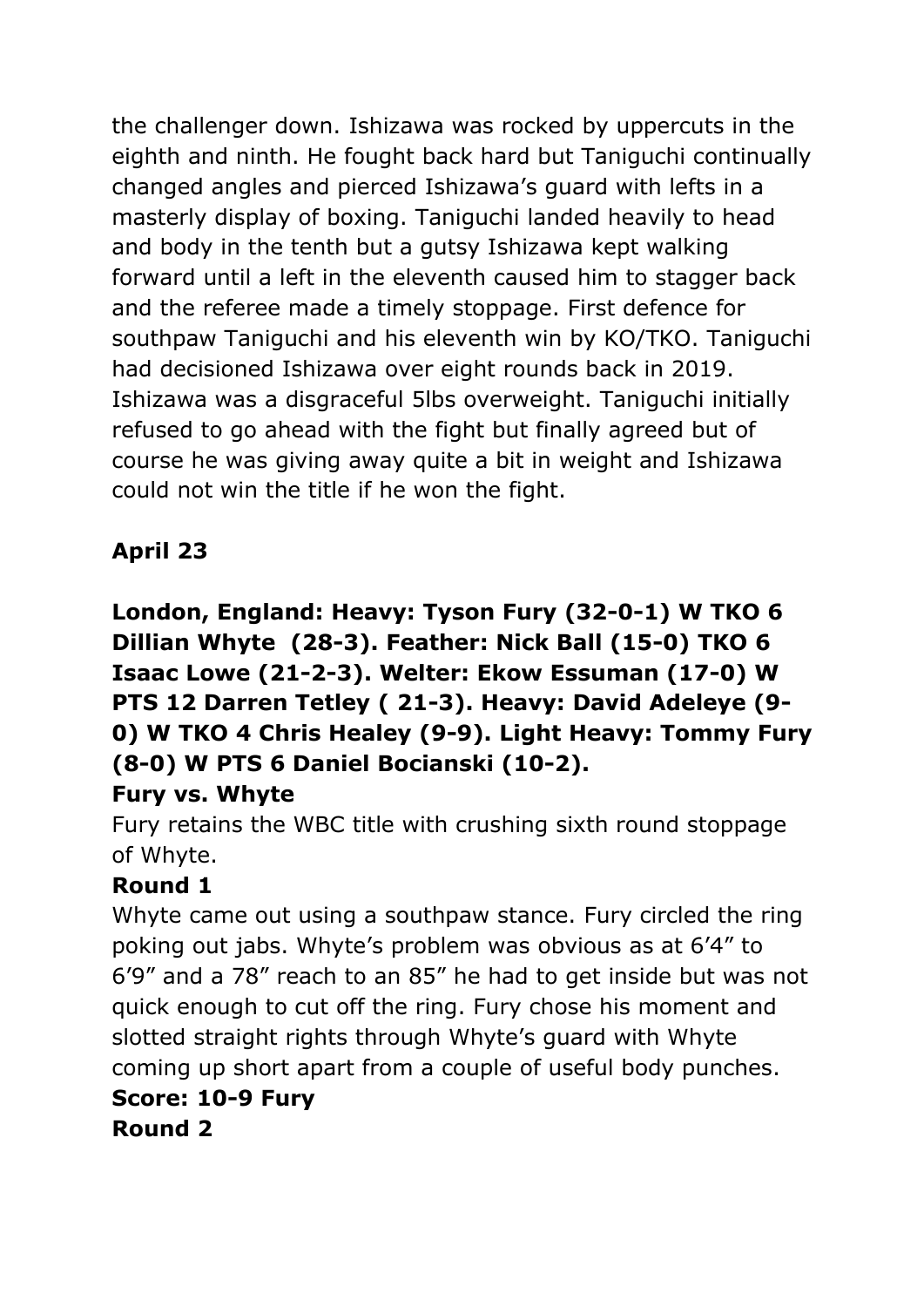Whyte went to orthodox for this one and Fury promptly greeted him with a straight right to the head. Whyte was throwing rights but was forced to reach with his punches and was coming up short with Fury starting to follow his jab with straight rights to Whyte's head. Whyte's only punch of note was a right to the body

# **Score: 10-9 Fury 20-18**

# **Round 3**

Whyte was throwing wild rights and missing badly and Fury made him pay with a hard straight left. Fury kept poking Whyte with his jab and with Whyte telegraphing when he was building up to leap in Fury kept sticking him with the jab to keep him off balance and again followed with straight rights.

#### **Score: 10-9 Fury Fury 30-27 Round 4**

The referee stopped the action after they clashed against the ropes and warned both for throwing punches after he had called break. Both had some success with Whyte getting through with rights and Fury standing in front of Whyte and landing rights of his own. They tangled on the ropes again with both being warned for punches to the back of the head. Whyte was cut over his right eye in a clash of heads with Fury just doing enough to take the round.

## **Score: 10-9 Fury Fury 40-36 Round 5**

Whyte tried to put on more pressure but Fury continued to stick his jab through Whyte's guard and seemed to rock him with a right. Fury found more gaps for his rights as he took the fight to Whyte occasionally and a frustrated Whyte just could not get close enough to land with any power.

# **Score: 10-9 Fury Fury 50-45 Round 6**

Fury was finding the target with clubbing rights and as Whyte came forward Fury connected inside with a right uppercut to the head and shoved Whyte. Whyte went down on his back. He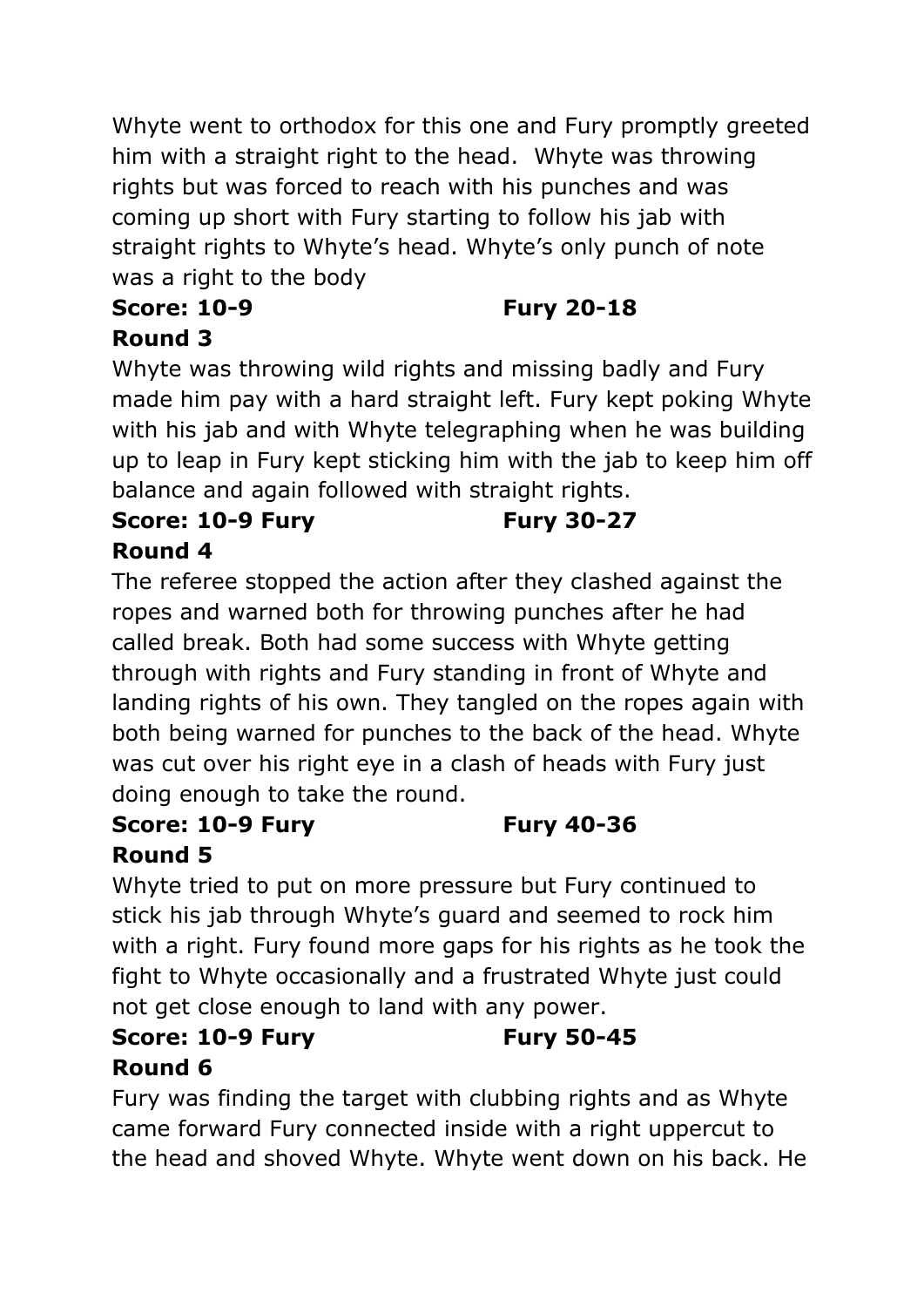struggled to his feet and tried to show he was able to continue by raising his gloves but he stumbled past the referee to the ropes and the referee waived the fight over. Towering display from Tyson. He still insists he will now retire which would rob boxing of a fight with the winner of Usyk vs. Joshua to unify the heavyweight title. It remains to be seen whether he can resist that lure. Whyte was just not big enough or quick enough to seriously threaten Fury and the need for him to march through Fury's punches made him a perfect target for an uppercut and Fury certainly delivered a cracking one of those.

#### **Ball vs. Lowe**

Ball drops and stops Lowe to win the vacant WBC Silver belt. Lowe was on the front foot taking the fight to the smaller Ball who was darting inside with jabs to the body and connected with a good overhand right late in the round. A huge right uppercut from Ball in the second staggered Lowe badly. Lowe did not go down and looked to have survived the crisis but was floored by a left hook. He made it to his feet and although shaken a couple more times survived to the bell. Lowe boxed cleverly through the third and fourth but suffered a cut over his left eye in a clash of heads in the third and Ball looked dangerous every time he threw a punch. Lowe passed a doctors inspection at the start of the fifth and then attacked hard knowing the cut was too bad for the fight to continue for the full twelve rounds. In the sixth as they traded punches Ball threw off Lowe who staggered into a corner with his head going out through the ropes. As he pulled his head back inside the ring his guard was down and he was facing into the corner so did not see two cracking two left hooks from Ball. As Lowe sagged into the ropes the referee stopped the fight as the towel came in from Lowe's corner. Ball was taking a considerable step up in the quality of his opposition but his power saw him through. Second inside the distance loss in a row for Lowe.

#### **Essuman vs. Tetley**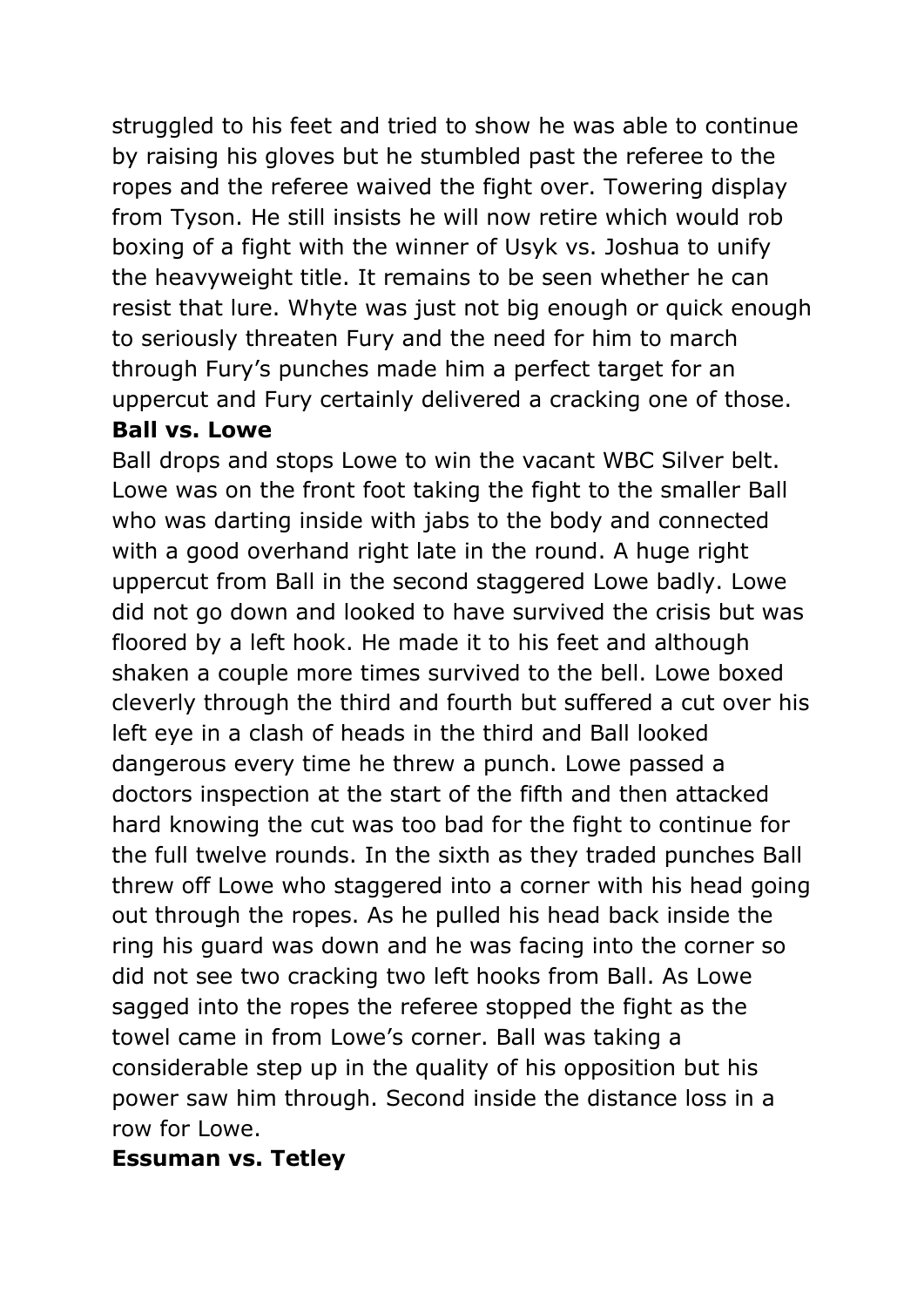Essuman takes unanimous decision over Tetley in a disappointing fight with few highlights. Essuman landed well to the body with jabs and also some hefty rights to take the first two rounds. Tetley battled back and worked hard to edge the third and fourth with southpaw jabs and make it close but it was not a great fight. Essuman switched to southpaw in the fifth and connected with some strong right hooks but was still being caught by jabs from Tetley. There was too much clinching but Essuman was doing the cleaner work and building a lead over the seventh and eighth. The ninth was close and Tetley had a good tenth. The match livened up over the last two rounds as they both let their hands go more but Essuman had done enough to be a clear winner. Scores 116-112 twice and 117-111 for Botswana-born Essuman who was making the second defence of the British and Commonwealth titles. Tetley had lost two of his last three fights.

## **Adeleye vs. Healey**

Adeleye gets his eighth inside the distance victor. Much the taller man Adeleye picked Healey apart with stiff jabs. As the fight progressed Healey tried to work his way inside but was being hurt by rights from Adeleye. In the fourth a series of punches from Adeleye had Healey in dire trouble and the referee halted the fight. The 25-year-old Londoner is ready for better opposition. Fifth loss in his last six fights for Healey

#### **Fury vs. Bocianski**

Fury moves on with comprehensive victory over reasonable level opponent in Bocianski. Fury scored well with his jabs in the opener against the tall Pole and then shook Bocianski with a booming rights in the second and third. Fury continued to land with heavy jabs and Bocianski was cut over his left eye by the fourth before being floored by a right in the fifth. A scrappy last round saw Bocianski make it to the bell with the referee scoring it 60-54 for Fury who called out Jake Paul after this win.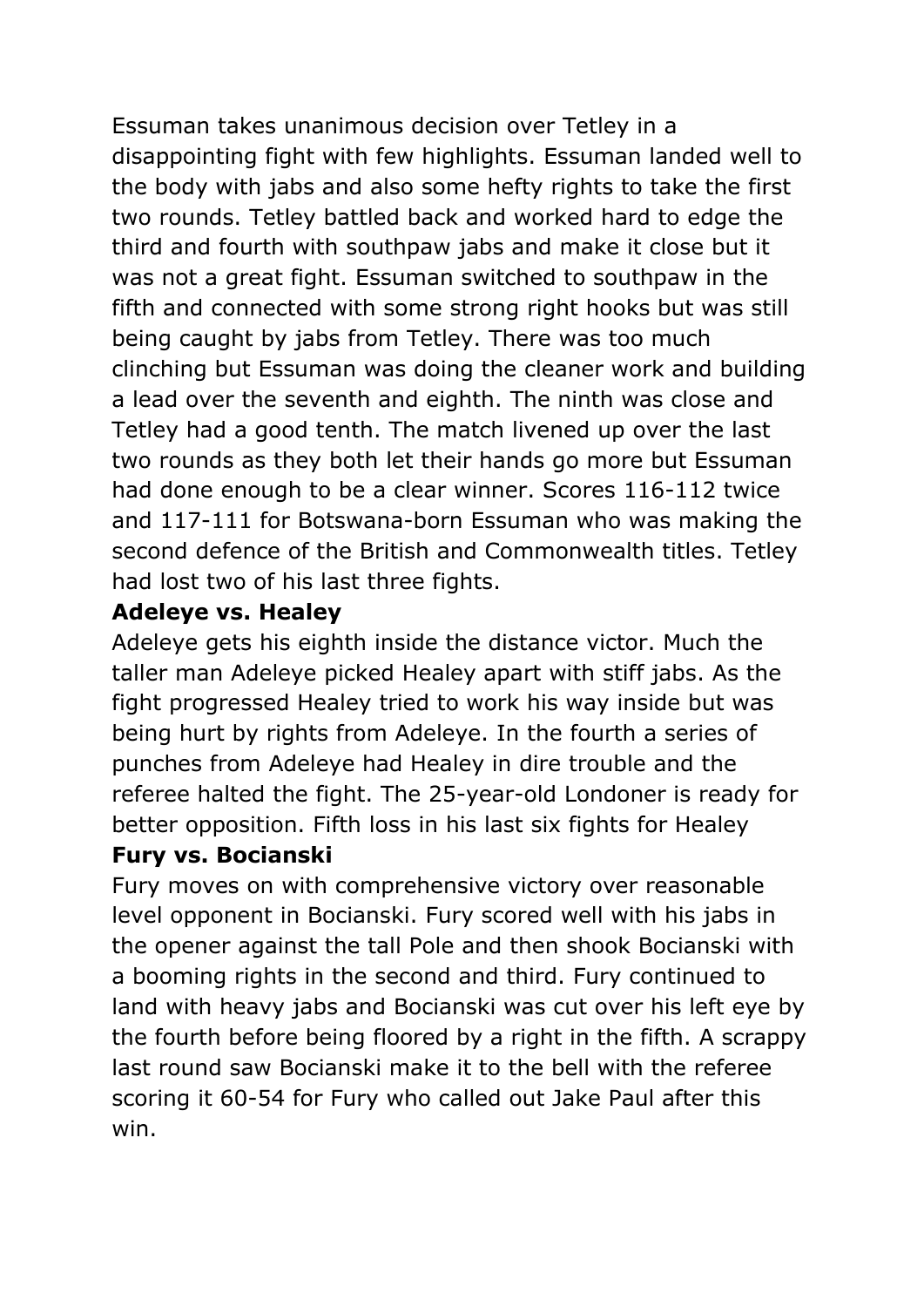# **April 20**

# **Melbourne, Australia: Middle: Michael Zerafa (30-4) W TKO 2 Issac Hardman (12-1). Super Bantam: Cherneka Johnson (14-1) W PTS 10 Melissa Esquivel (12-3-1). Zerafa vs. Hardman**

Zerafa wipes out Hardman in two rounds. It was apparent from the first that Zerafa was a class above Hardman as he was quicker and more accurate. In the second a left hook from Zerafa dazed Hardman and a barrage of unanswered punches saw the fight stopped. This was an IBF eliminator (compliments of some manipulation of their ratings) with the aim being for the winner to meet No 1 Esquiva Falcao for the vacant title when Gennady Golovkin moves up to super middle but if Golovkin does not move up the he will have a mandatory challenger.

#### **Johnson vs. Esquivel**

New-Zealand-born Australian Johnson wins the vacant IBF Female title with split decision over Esqivel. Johnson boxed well controlling much of the fight with her jab but was helped by Esquivel seemingly suffering a knee injury the limited her mobility. Scores 97-93 and 96-95 for Johnson and 96-94 for Esquivel. Johnson become the second Maori to win a Female title and is looking to get revenge for a split verdict loss against Shannon O'Connell for the vacant WBA Gold belt in March last year. In her last fight Esquivel lost a split decision against Erika Cruz for the WBA feather title.

#### **April 21**

# **Indio, CA, USA: Super Light: Mercito Gesta (33-3-3) W PTS 10 Joel Diaz (26-3). Super Bantam: Manuel Flores**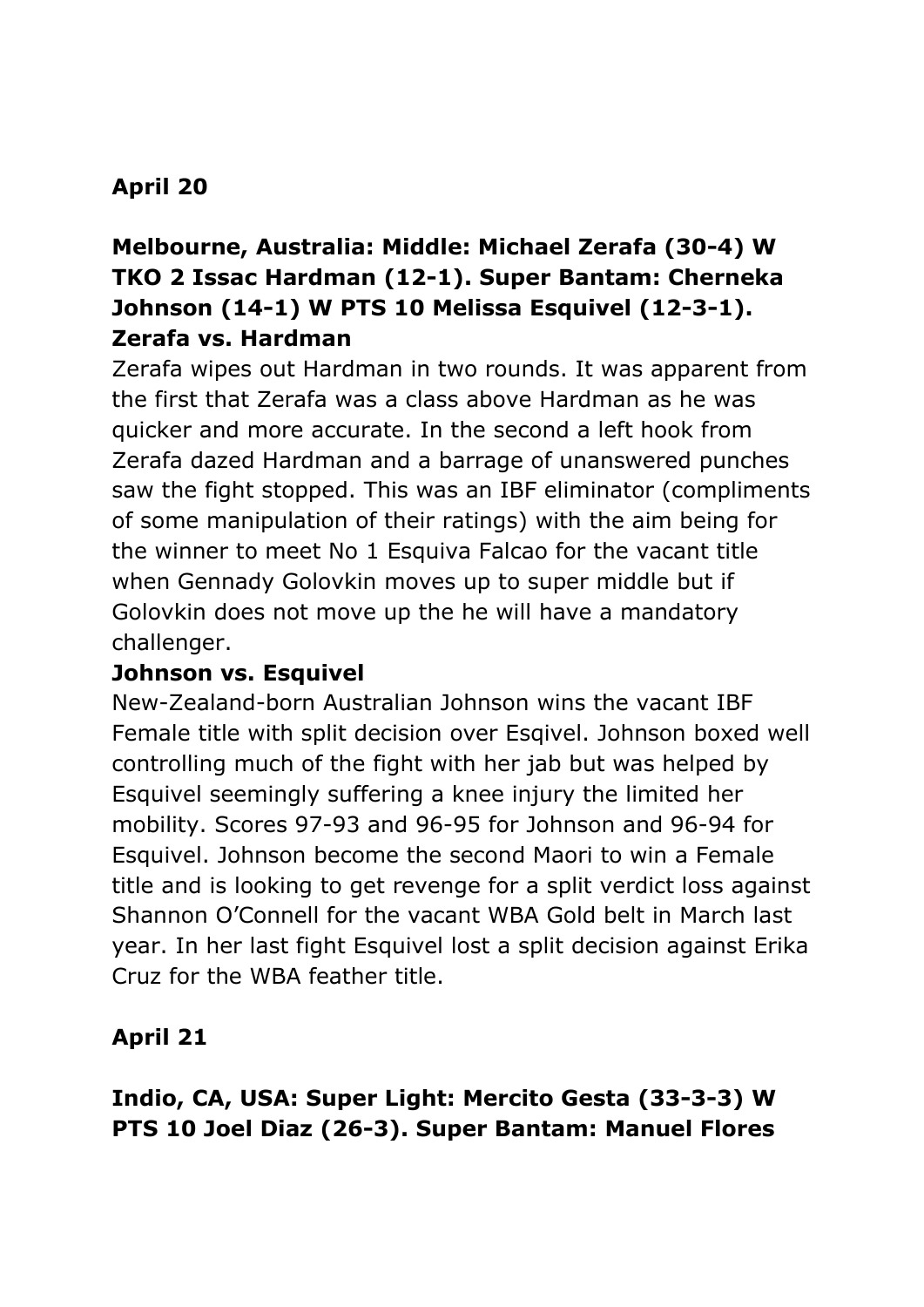# **(12-0) W TKO 3 Victor Ruiz (23-13). Light: Jousce Gonzalez (12-0-1) W TKO 6 Jairo Lopez (27-15). Gesta vs. Diaz**

Impressive return to action for Filipino Gesta as he floors and outpoints Diaz. This was very nearly an early night as Gesta dropped Diaz twice in the first round. Diaz steadied the ship and boxed his way through the next three rounds with Gesta pressing hard all the way. They banged heads in fifth and Diaz was cut and he was shaken badly in the seventh but he finished the fight strongly although the 10-7 first round was too much for him to overcome. Scores 96-92 twice and 95-93 for southpaw Gesta. This was the first fight for Gesta since a technical draw with Carlos Morales in November 2019. He has lost in shots at the IBF and secondary WBA lightweight titles. Diaz went 23-0 at the start of his career but lost crucial fights against Regis Prograis and Cristian Coria.

#### **Flores vs. Ruiz**

Flores cuts down Ruiz in three rounds. Flores established control with some sharp boxing in the first two rounds and brought the closure in the third decking Ruiz three times with the referee stopping the fight after the third knockdown. The unbeaten southpaw gets his ninth victory by KO/TKO. Ruiz drops to 1-7 in his last 8 outings.

#### **Gonzalez vs. Lopez**

Gonzalez dismantles seasoned pro Lopez in six rounds. Gonzalez took the first round and then sent Lopez down with a left to the boy in the second. A clash of heads saw Gonzalez cut over his right eye but when a right sent Lopez tumbling into the ropes the referee ruled it a knockdown. Lopez also suffered a cut and was soaking up punishment. When he was rocked by an uppercut in the sixth the referee stepped in to save him. Eleventh inside the distance victory for Gonzalez who was moving up to eight rounds for the first time. Fourth consecutive defeat for Lopez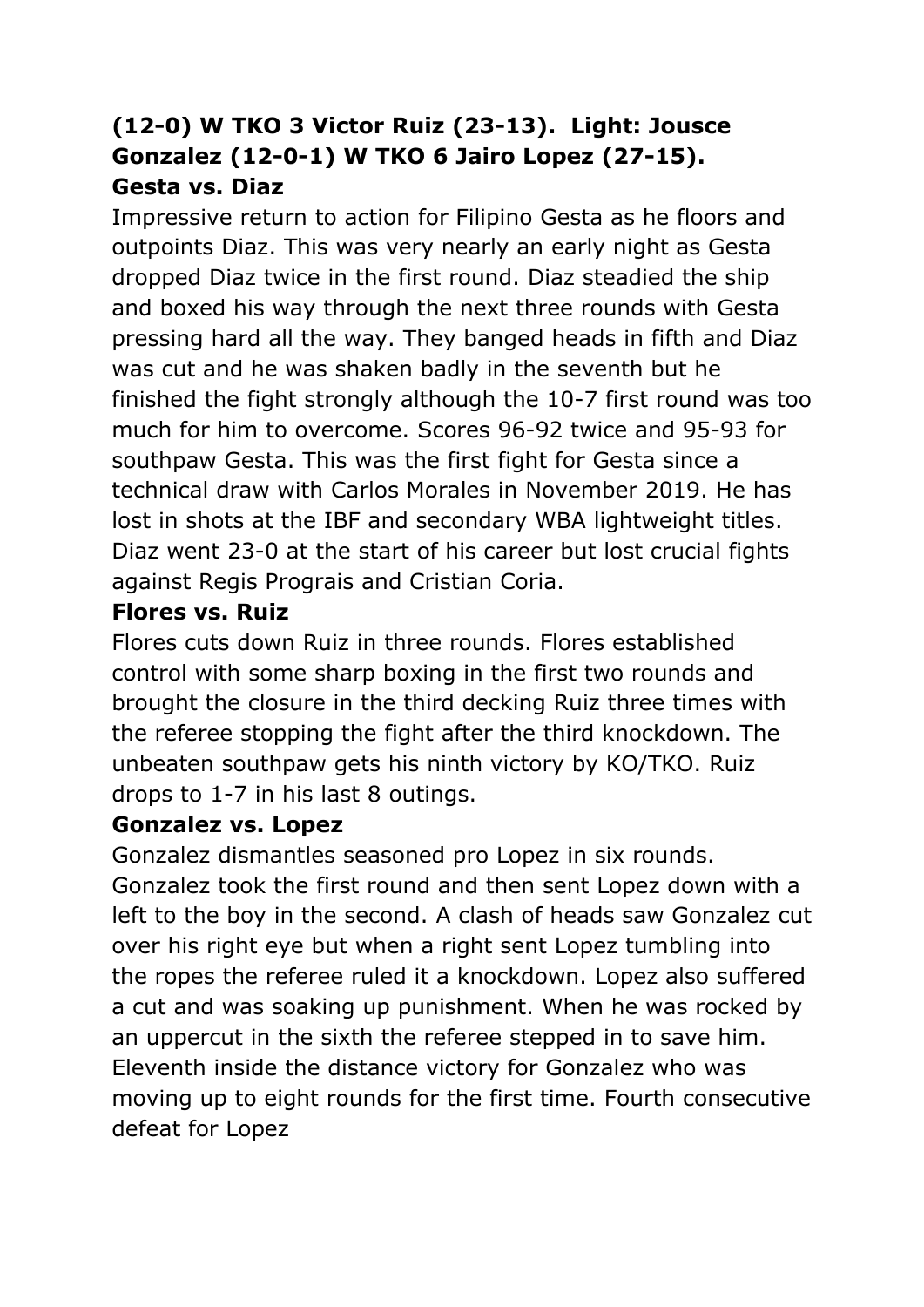# **Copenhagen, Denmark: Super Light: Enock Poulsen (12- 0) W PTS 12 Franck Petitjean (23-6-3). Feather: Sarah Mahfoud (11-0) W PTS 10 Nine Meinke (12-2). Super Welter: Oliver Meng (9-0) W PTS 10 Eslith Owusu (7-1). Heavy: Kem Ljungquist (12-0) W KO 6 Vyacheslav Zhyvotyagin (5-1).**

# **Poulsen vs. Petitjean**

Courageous show by Poulsen as he deals with the handicaps of an arm injury, a cut and a knockdown to win the vacant European title. In the second round Poulsen suffered a dislocation of his right shoulder. Some controversy as the referee stopped took Poulsen to his corner where his second seemed to correct then dislocation which should not have been allowed. As a result of the injury Poulsen continued for a while without using his left with Petitjean pressing hard but the Dane boxing well. A clash of heads in the eighth saw Poulsen cut on his forehead with the blood affecting Poulsen's vision and he was dropped by a left in the tenth but he had built a lead with his better boxing and did enough in the last two rounds to just edge out Petitjean. Scores 114-113 twice and 116-112 for Poulsen. First fight in almost three years for Zambian-born Poulsen. It was a similar case for French southpaw Petitjean who last fought in April 2019 and was 12-1-1 in his last 14 fights.

#### **Mahfoud vs. Meinke**

Mahfoud comes through a tough defence of her IBF Female title with unanimous decision over Meinke. The early rounds were close with Mahfoud taking control in the middle rounds with strong rights. Southpaw Meinke came back to make it close but Mahfoud boxed her way through the ninth and tenth to take the decision on scores of 97-93 twice and 96-94. Mahfoud may be the only champion produced by the Faroe Islands. German Meinke is a dormer undefeated EBU feather title holder.

#### **Meng vs. Owusu**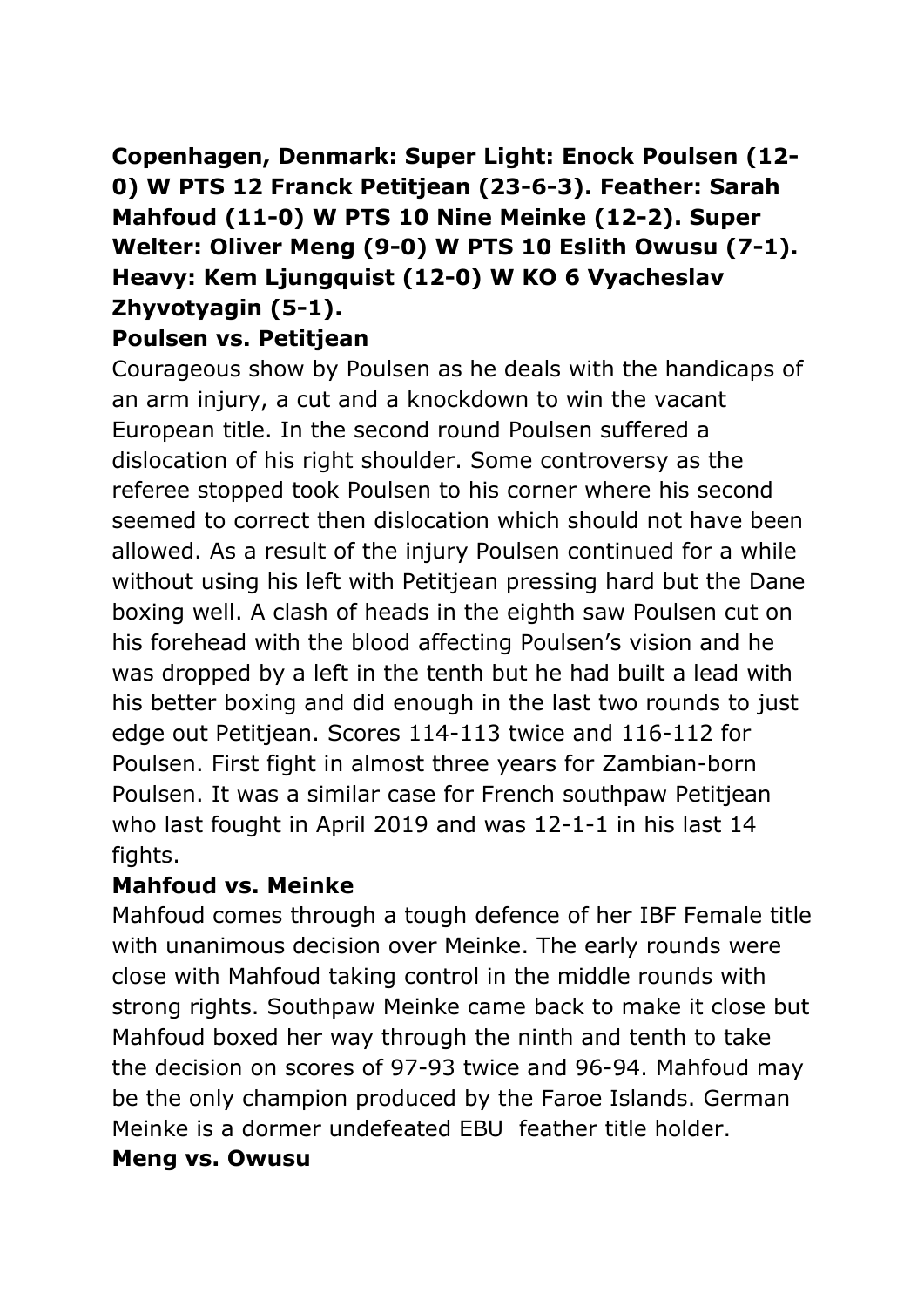Danish southpaw prospect Meng outpoints Owusu. It took Meng a couple of rounds to find his timing and then he comfortably outboxed American Owusu. His superiority showed more and more as the rounds passed and that is reflected in the three judges turning in cards of 98-92 for 22-year-old Meng who wins the WBC Youth title.

# **Ljungquist vs. Zhyvotyagin**

Ljungquist beats Zhyvotyagin in six rounds. After a slow start both scored some heavy punches. Ljungquist dropped Zhyvotyagin with a left in the fourth and the Ukrainian flagged badly before being put down by a body punch in the sixth and counted out. Second inside the distance win in a week for the 6'6 ½" Danish southpaw.

# **Johannesburg, South Africa: Minimum: Bangile Nyangani (12-1-1) W PTS 12 Loyiso Ngantweni (10-16-5). Super Middle: Cowin Ray (8-0) W TKO 3 Andile Mntungwa (6-5- 1). Super Bantam: Mzuvukile Magwaca (21-0-3) W KO 2 Sanele Maduna (4-1-1).**

# **Nyangani vs. Ngantweni**

Nyangani retains the national title with clear-cut victory over challenger Ngantweni. After a tentative start Nyangani was the boss finding the target with precise jabs and scoring strongly with rights to the body. Ngantweni kept rolled forward and exerting plenty of pressure but was never a threat and struggled to get past Nyangani's jab. Nyangani won on scores of 118-110 twice and 120-108 to extend his unbeaten run to nine fights. No fairy tale ending for Ngantwani who has turned his career around dramatically after he failed to win any of his first 15 pro fights.

#### **Ray vs. Mntungwa**

Ray demolishes challenger Mntungwa in the first defence of his South African title. Ray took charge of the fight from the opening bell and handed out steady punishment in the first and second rounds before overwhelming Mntungwa with a barrage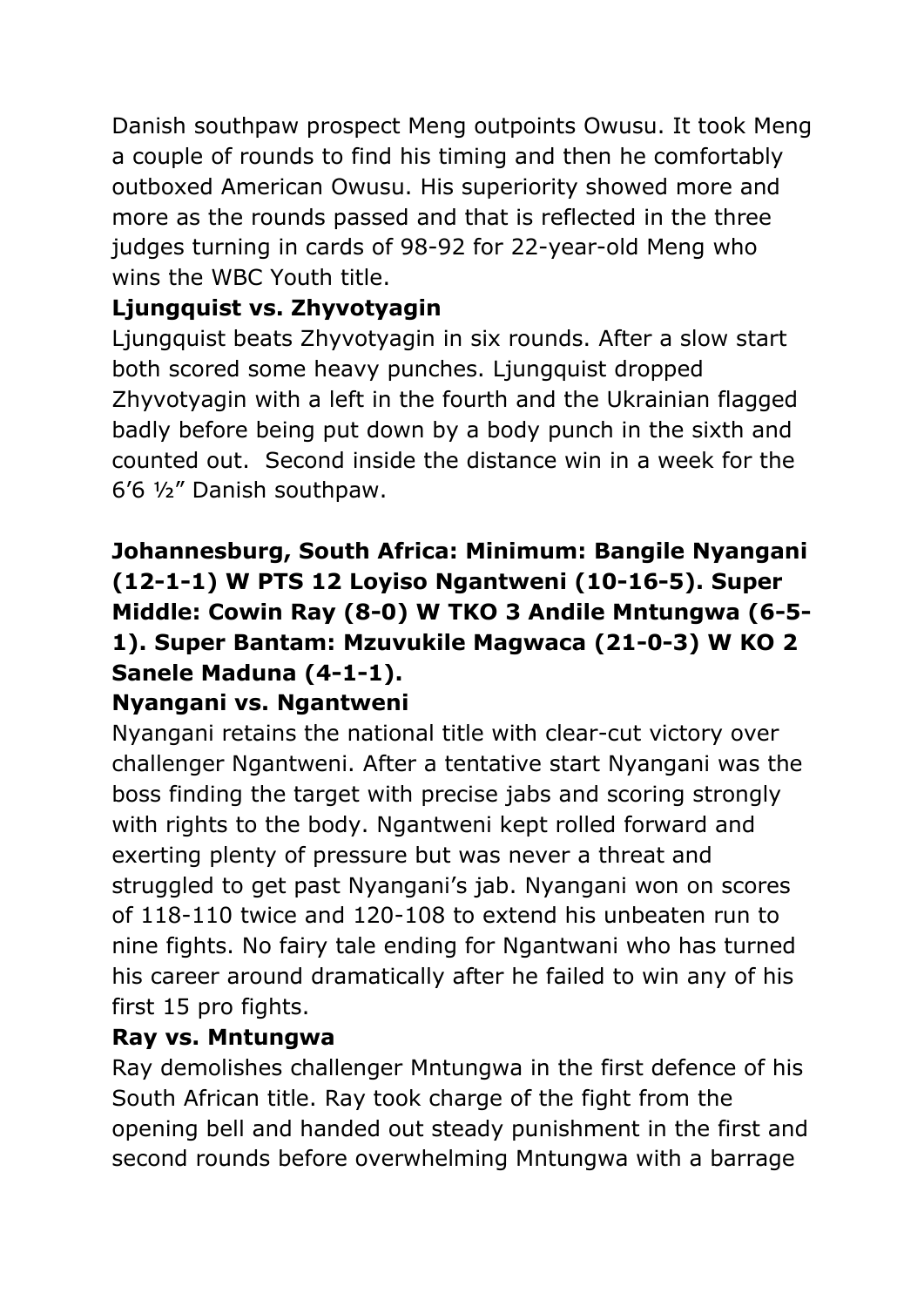of punches in the third to force the stoppage. Now six victories by KO/TKO for Ray. Mntungwa started out as a super lightweight and was in way over his head.

# **Magwaca vs. Maduna**

The once world rated Magwaca returns to the ring for the first time since December 2017 and puts Maduna down and out with a thunderous right hand in the second round. "Old Bones" suffered a gunshot wound in 2018 and still has a limp from that incident. Maduna just a prelim fighter there for Magwaca to ease himself back against.

# **Toronto, Canada: Super Welter: Mponda Kalunga (10-2) W PTS 10 David Martinez (25-7-1).**

Egyptian-born Kalunga moves up to main event status and floors and dominates more experienced Martinez on scores of 100-89 twice and 99-90. Eighth successive win for Kalunga who came to Canada as a refugee when he was ten. "Popeye" Martinez is 0-2 in trips to Canada.

# **April 22**

**Verbania, Italy: Super Welter: Mirko Natalizi (12-0) W PTS 10 Rico Mueller (28-5-1). Super Middle: Ivan Zucco (16-0) W TKO 2 Marko Nikolic (28-2). Feather: Francesco Grandelli (16-1-2) W PTS 10 Kane Baker (17- 9-1). Super Welter: Samuel Nmomah (17-0) W PTS 8 Fouad El Massoudi (17-18-1). Feather: Mauro Forte (17- 0-2) W KO 6 Joshua Ocampo (8-4-4). Natalizi vs. Mueller**

"Terminator" Natalizi wins the vacant WBC International Silver belt with unanimous decision over Mueller. A low key performance from Natalizi as he won the rounds but not impressively. He was able to use his longer reach to boss the action without ever really looking liable to stop Mueller. Scores 98-92 twice and 99-91 for Natalizi. Mueller was a late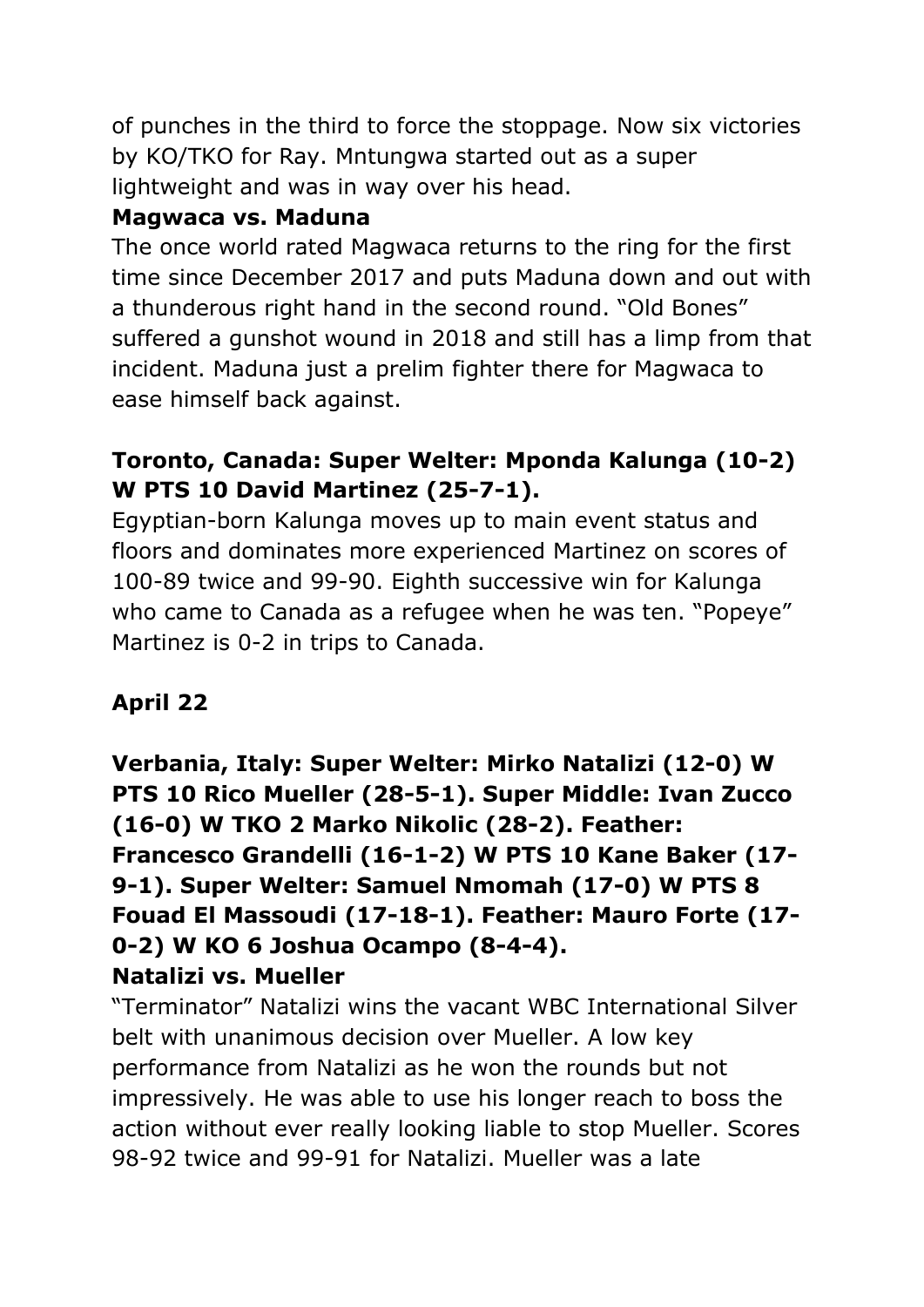substitute and was having his first fight since suffering an eighth round stoppage defeat against Anthony Fowler in July.

# **Zucco vs. Nikolic**

Fighting in his home town Zucco gets another inside the distance win. Zucco was scoring heavily in the first until late in the round when a right uppercut made him dip at the knees but the bell went before Nikolic could build on that. In the second Zucco floored Nikolic with a ramrod straight left Nikolic made it to his feet but was put down again by three rights to the head. Again he climbed up but his second was standing on the ring apron and the referee waived the fight over. Southpaw Zucco has now won 12 of his last 13 fights by KO/TKO. He wins the vacant WBC International title. Serb Nikolic owes his impressive looking record to some very careful matching.

# **Grandelli vs. Baker**

Grandelli outpoints Baker in a fight that sees both boxers on the floor early. Great start for Grandelli as he had Baker down in the first. Baker shrugged that off and dropped Grandelli in the second. After the fireworks Grandelli boxed well and ground out a deserved points victory with Baker competitive all the way. Scores 98-90 twice and 96-92. Grandelli is unbeaten in his last 15 fights including a draw in November against Mauro Forte in a challenge for the European Union title. Former BBB of C Midlands Area champion Baker was 3-0-1 in his last 4 contests.

# **Nmomah vs. El Massoudi**

Italian-based Nigerian Nmomah continues to progress as he takes the points on the judges' cards against former French champion El Massoudi at 78-73 twice and 77-72. The heavyhanded Nigerian is coming along very much under the radar. Once a European title challenger El Massoudi is well down the slippery slope losing 7 of his last 8 fights.

#### **Forte vs. Ocampo**

Just a keep sharp outing for former undefeated European Union champion Forte as he kayos Colombian novice Ocampo in the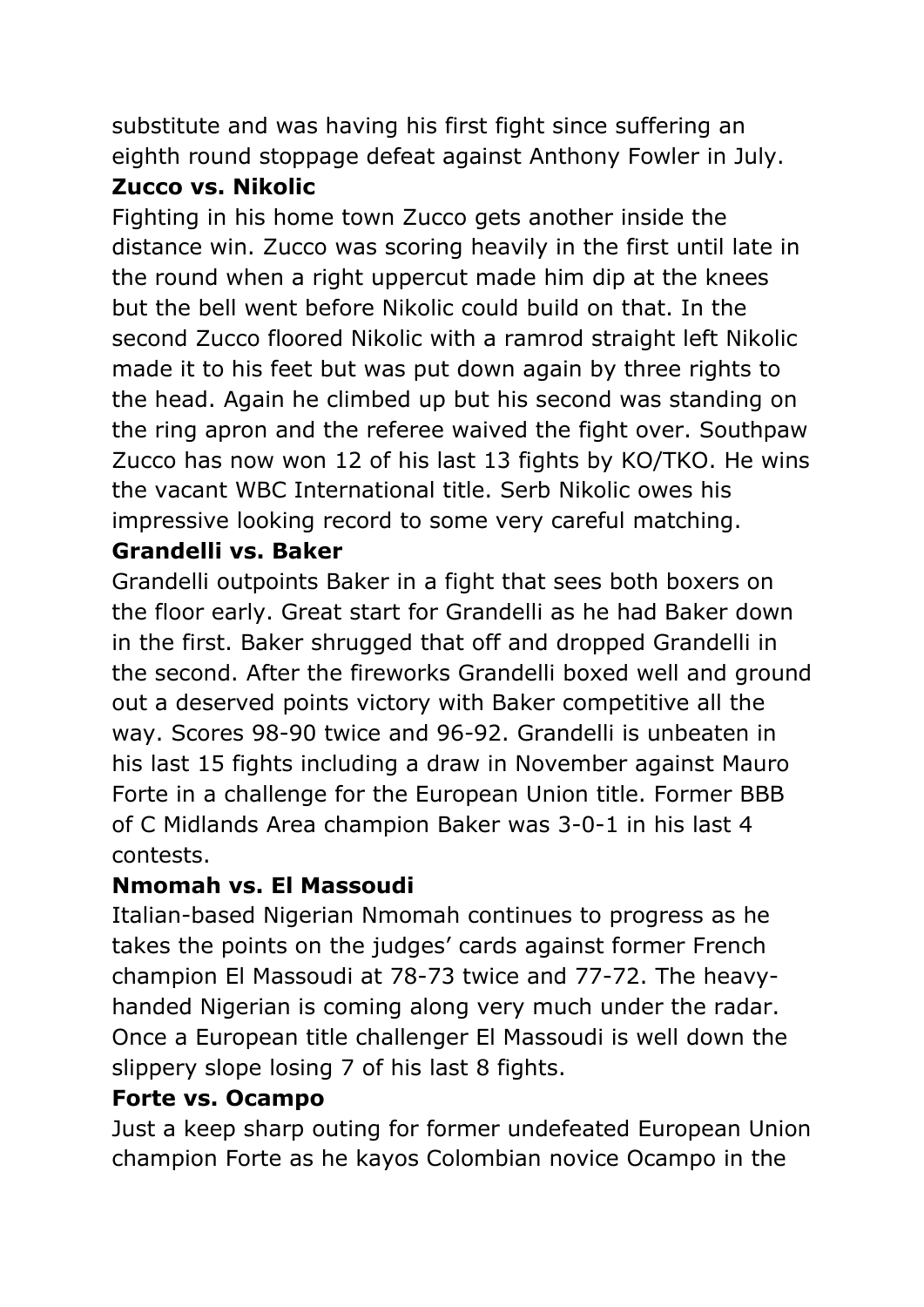sixth round. The Rome southpaw is preparing for a challenge to Jordan Gill for the EBU title. Second fight in thirteen days for Ocampo and second loss.

# **Bytom, Poland: Middle: Damian Jonak (42-1-2) W PTS 8 Andrew Robinson (26-6-2).**

Jonak finally gets a win in the third episode of his battles with Englishman Robinson. After a fiery, close, opening round Jonak floored Robinson with a left hook in the second. Robinson beat the count but Jonak landed a couple of hard right hooks in the third. Robinson has a good fourth round and an even better fifth scoring repeatedly with rights. The sixth was again close but Jonak outworked Robinson over the seventh and eighth.. Scores 78-73 twice and 77-74 for Jonak who had lost a split decision and fought a majority draw with Robinson in his last two fights. At 38 and after 45 fights Jonak has achieved nothing of note. Robinson, 37 , was knocked out in 88 seconds by Liam Williams in a challenge for the British title in 2020.

### **London, England: Bantam: Sabelo Ngebinyana (14-5) W TKO 5 Ashley Sexton (17-3-2). Super Feather: Reece Bellotti (15-5) W TKO 7 Dean Dodge (9-2-1). Ngebinyana vs. Sexton**

Unheralded South African Ngebinyana pulls off an upset as he stops Sexton. Ngebinyana had Sexton down in the fourth before finishing the fight with a body punches in the fifth. Ngebinyana is a former South African super flyweight title holder and this is win No 10 by KO/TKO. At 34 and after his second loss by KO/TKO perhaps the end of the round for former English flyweight champion Sexton.

#### **Bellotti vs. Dodge**

After a run of four losses in his last five fights former Commonwealth featherweight champion Bellotti moves up to super featherweight and wins the vacant Southern Area title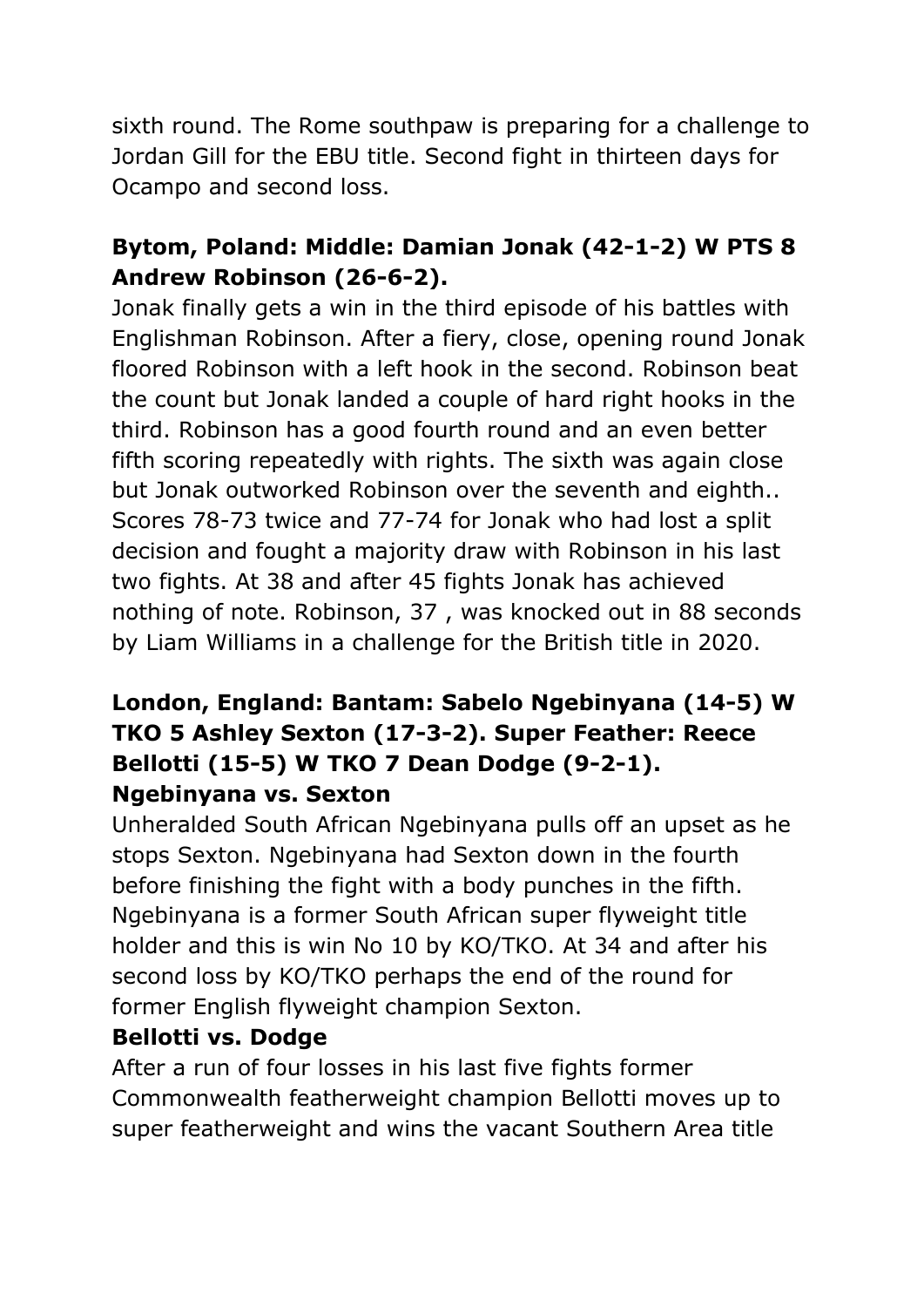with seventh round stoppage of favourite Dodge. Second shot at this title for Dodge and second loss.

# **April 23**

# **Georgetown, Guyana: Super Fly: Elton Dharry (26-6-1) W PTS 10 Orlando Penalba (11-1-1). Fly: Gilberto Pedroza (20-9-2) PTS 10 Dexter Marques (17-3).**

Dharry vs. Penalba

Dharry leads early and then has to get through dramatic last round to outpoint Penalba. Dharry outboxed Penalba using his height and longer breach and looked on his way to a comfortable win going into the tenth round. Penalba needed a knockout and he nearly delivered flooring Dharry three times but Dharry made it to his feet each time and was firing back at the bell. Scores 99-92, 97-92 and 94-93 for Dharry who wins the vacant WBC International title. Only one loss in his last 23 fights for Dharry and that a cuts stoppage against Andrew Moloney for the WBA interim title in 2019. Panamanian Penalba had scored a win over 20-0-1 Keiver Fernandez and over Gilberto Pedroza for the Panamanian title.

#### **Pedroza vs. Marques**

Pedroza gained revenge for Panama as he took a split verdict over Marques. The visitor boxed well behind his jab and pressed the fight hard with that aggression just giving him the edge. No score available. Marques was having his first fight for over four years. A needed win for Pedroza who was 1-5 in his previous six fights. He lifts the WBC International Silver title

# **Osaka, Japan: Super Fly: Kenta Nakagawa (21-4-1) W PTS 10 Hiroyuki Kudaka (28-19-4).**

In a battle of veterans Nakagawa wins the vacant Japanese title with unanimous decision over Kudaka. Nakagawa took the first two rounds mixing his attacks to head and body. Kudaka managed to close Nakagawa down more in the third but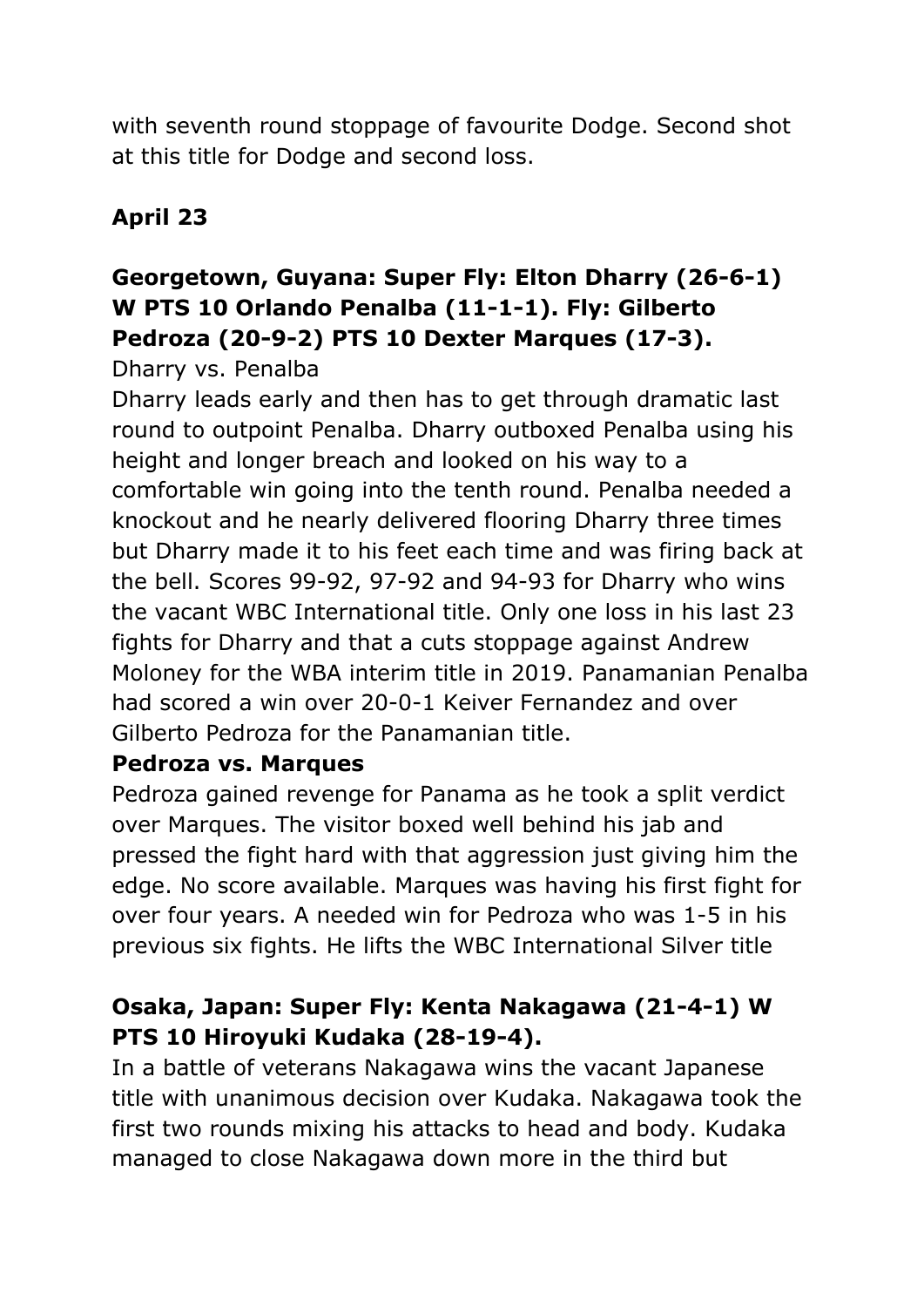Nakagawa was soon back in control. After the fifth the scores were 49-46 twice and 50-45 for Nakagawa. In the sixth Nakagawa dropped Kudaka with right and although Kudaka fought back hard Nakagawa was always in control. Scores 98- 91 twice and 99-90 for Nakagawa, 36, who wins the title for the third time. Former WBO title challenger Kudaka, 37, announced his retirement.

## **Saint Gallen, Switzerland: Light Heavy: David Faraci (16-1) W PTS 8 Ondrej Budera (16-26-1). Middle: Egzon Maliqaj (10-0-1) W PTS 8 Ivan Matute (30-6). Faraci vs. Budera**

Faraci given a tougher night than expected night against Czech Budera but gets by on a majority decision. Scores 78-74, 77- 75 and 76-76. First fight for Faraci since being stopped in nine rounds by Lyndon Arthur in July last year. Budera is 1-5 in his last six outings.

# **Maliqaj vs. Matute**

Maliqaj has to get off the canvas to outpoint Venezuelan Matute and wins on scores of 77-73 on all three cards. Matute lost a point for an infraction of the rules in the third and Maliqaj was down in the sixth. After drawing in his first pro fight Maliqaj has won ten in a row. Four consecutive defeats for Matute all in different countries.

**Fight of the week** (Significance): Tyson Fury's win over Dillian Whyte means the hope of a fight with Usyk or Joshua to unify the heavyweight title is still alive-unless Fury is serious about retiring.

**Fight of the week** (Entertainment): Nick Ball vs. Isaac Lowe gave us three minutes of action in each round

**Fighter of the week**: Tyson Fury with honourable mention to Paul Butler

**Punch of the week:** The Tyson Fury uppercut that put Dillian Whyte down